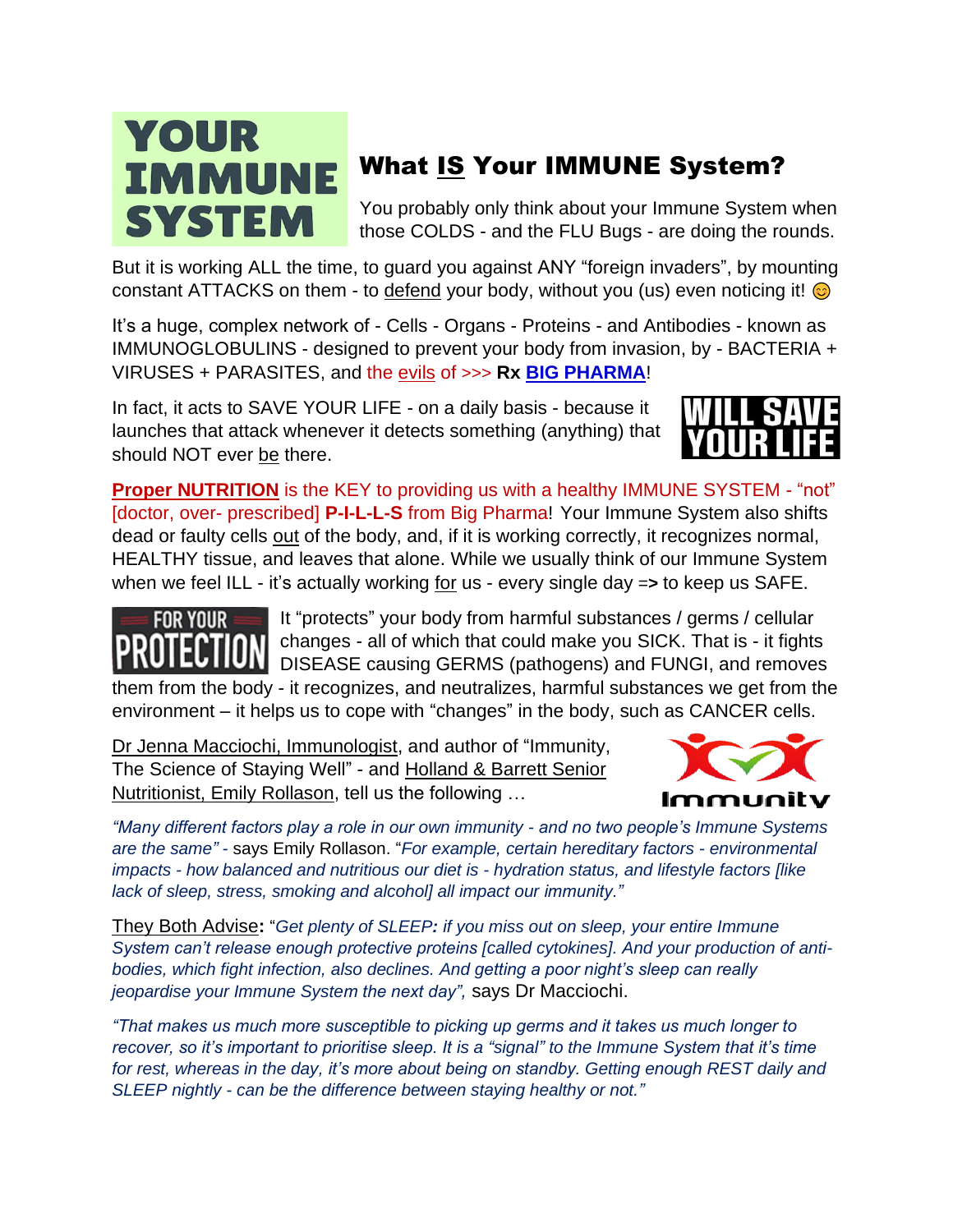

In fact, it's very often the first place where bacteria and viruses attack, so it's important that your GUT is in good condition - and has plenty of "friendly bacteria" at its disposal within a diverse community of trillions of gut bacteria living in your gastrointestinal (GI) tract.

These microbes not only help with your critical DIGESTIVE health, they also influence your overall =**>** HEALTH & WELLNESS.

Because your Immune System - and Digestive System - are so inter-connected - the problems in your GUT could "also" quickly make you more susceptible to feeling RUN DOWN, or picking up other nasty illnesses. It's not an easy link to get your head around.

**PROTECTION** - But the simplest way to think of it is that a healthy GUT greatly "protects" - snd "supports" - the Immune System - by preventing the infiltration of pathogens (or germs) into the body.

A Simple Breakdown of how GUT HEALTH - and IMMUNITY - interact**:**

A healthy DIGESTIVE Tract allows the microscopic particles of "digested food, and nutrients" to pass through the GUT wall. But with the right

balance of bacteria, it can also keep out larger food particles and potential pathogens. **Look at this - - -**

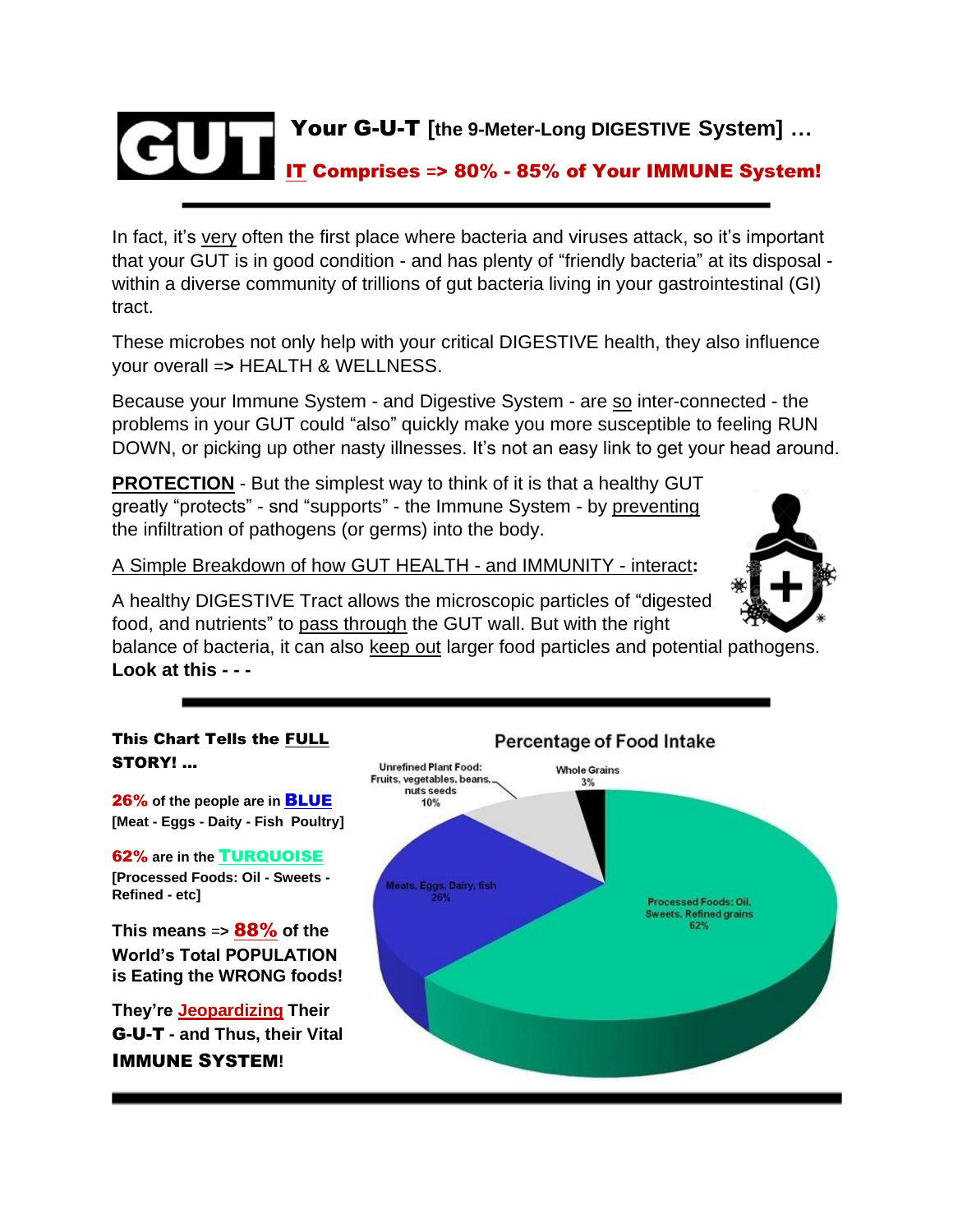

If conditions within the **GI Tract** are not optimal, the **GUT** 'wall' could be damaged. This in turn, may allow "large food particles, and pathogens" to escape into the rest of the body - and when such 'invader' particles do permeate the GUT wall - it "triggers" an Immune System response - including pain and inflammation in the GUT. But - it can also affect other parts of the body too!

#### Support Your Immune System **=**> with HEALTHY F-O-O-D …

Yes - your **D-I-E-T** [although not the ONLY factor] - has the most critical part to play in your overall WELLNESS - and so, if you can, you should really try to eat some immuneboosting, Whole Food Plant Based Nutrition (WFPBN), and … lots of Fruits & Veggies every single day!

You can take them in "liquid" form - by making JUICES and SMOOTHIES - if you'll find this easier. "*We're looking for a balanced diet - getting a lot of nutrients - from different types of foods",* says Rollason. *"The main nutrient everyone thinks of, when we think of immunity, is VITAMIN C - which can be found in fresh fruits and vegetables [like bellpeppers, oranges, etc]. Then there's VITAMIN A, which can be found in apricots and green leafy vegetables, etc.* And try to eat lots of whole grains."



#### Yes, HEALTHY NUTRITION … plus a HEALTHY DIGESTIVE SYSTEM … is **"**Essential**"** in SUPPORTING a Strong, HEALTHY, IMMUNE SYSTEM!

**The immune system needs certain NUTRIENTS to work effectively, and to defend your body against pathogens. So, what GUT-friendly F-O-O-D-S should you eat?**

**Superfoods** - Mention IMMUNITY, and DIET - and 'superfoods' instantly come to mind. This collection of foods earned their heroic label due to the density and richness of their nutrient content. They're packed full of vitamins, fibre and antioxidants. Their impressive NUTRITION credentials offer some high benefits to **immunity** and your overall **health**.

Blueberries - Kale - Sweet Potatoes - Beans - Whole Grains - Nuts - Acai Berries

**PRObiotics** - to boost the balance of **good bacteria** in the GUT. These are well known for aiding digestion problems, such as "bloating" and "constipation" - for helping reduce IBS symptoms - and for supporting Immune System function. These are a critical! More: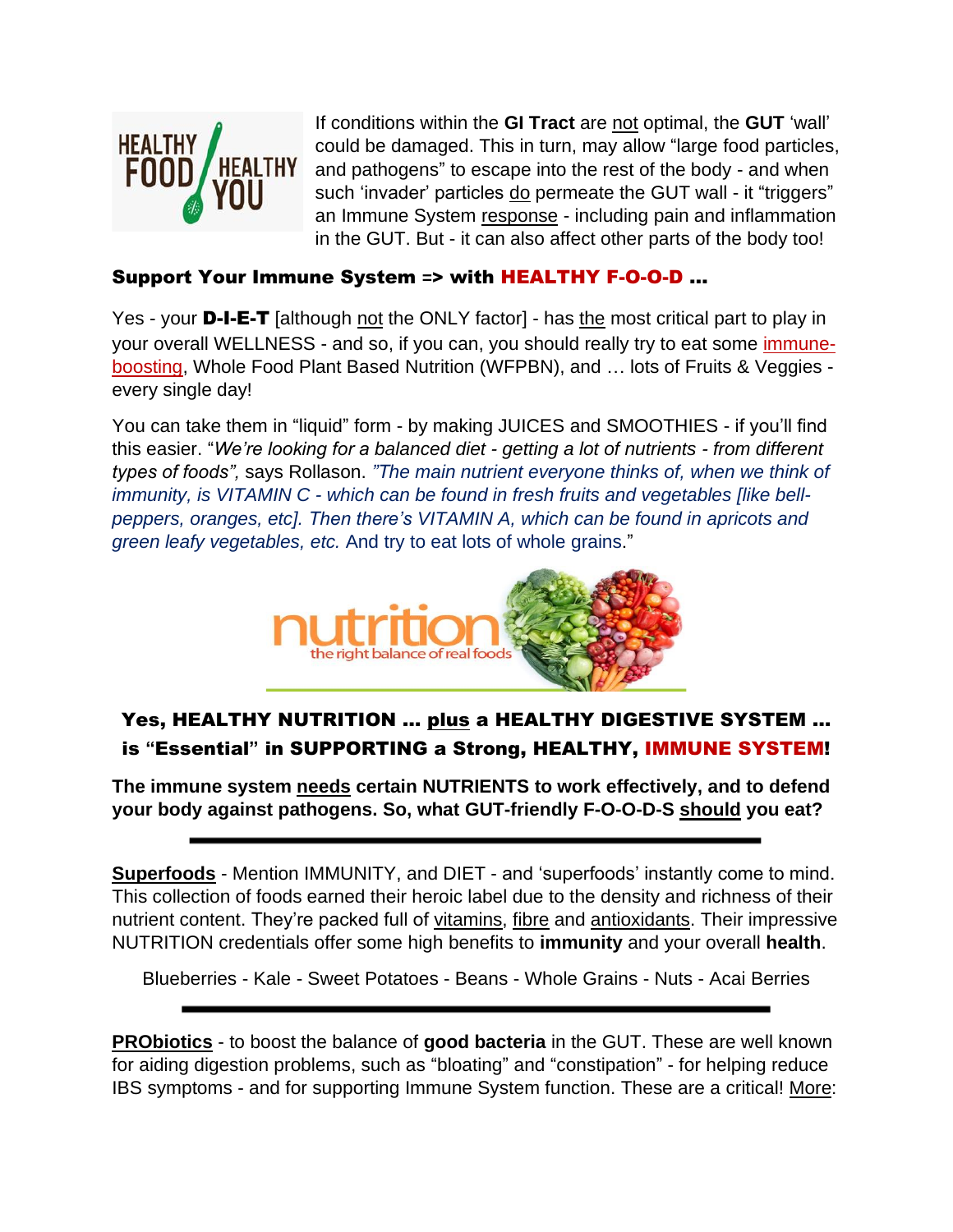Probiotics are found in certain types of food … such as "cultured dairy products", and "unpasteurized, fermented" foods. They also come in the form of SUPPLEMENTS.

Popular Probiotic FOOD Sources - Live Yoghurts - Kefir - Sauerkraut - Kimchi - Pickles Tempeh - Natto - Miso – Kombucha. But, in order to get all the probiotic "benefits", this good bacteria must be ALIVE when you eat it. So, it's important that, for example, your yoghurts are 'live', or contain 'active' ingredients … and again, choose unpasteurised and fermented versions of these foods.

**PREbiotics** - If you want PRObiotics to do their job, you need to "nourish" them - and so, PREbiotics are "non-digestible" food ingredients that can fuel helpful bacteria. They are most commonly found in some FIBER-RICH foods.

For example - Onions - Garlic - Leek - Jerusalem Artichokes - Asparagus - Bananas - Jackfruit … all being good PREbiotic food stuffs.

So, to make the distinction clear … PRObiotics introduce "new bacteria" into your GUT, and PREbiotics fuel the bacteria "already in" your GUT. And together, they are a highly compatible duo! **c** 

**HIGH FIBER Foods** - These help keep your digestive system healthy, by encouraging "regular bowel movement". It's also a good source of PREbiotics, for the good bacteria in your GUT, to feed off.

However, it's important not to "go overboard" with your fiber consumption - as this can lead to "negative" effects on your GUT health. The NHS advises a daily intake of around **30g** of FIBER **+** drinking plenty of WATER.

BENEFITS of Fiber - Reduces Cholesterol - Promotes Healthy Weight - Adds Bulk to the Digestive Tract - Promotes Blood Sugar Control - Reduces Colon Cancer Risk.

#### **Major VITAMINS**

VITAMIN  $\blacktriangle$  - supports the "normal functioning" of the Immune System, as it's thought to help develop a type of WHITE BLOOD CELL that produces antibodies. Some sources of vitamin A include - Eggs - Dark Green Leafy Vegetables - Cod Liver Oil.

----------

VITAMIN B**-**6 (Pyridoxine) - helps support our Immune Systems, as well as nervous system function, protein metabolism, and red blood cell formation.

It's usually found in ANIMAL products, like Pork, Fish, and Eggs - and also in PLANT foods, like Chickpeas, Whole-Grains - Bananas – Squash, and more.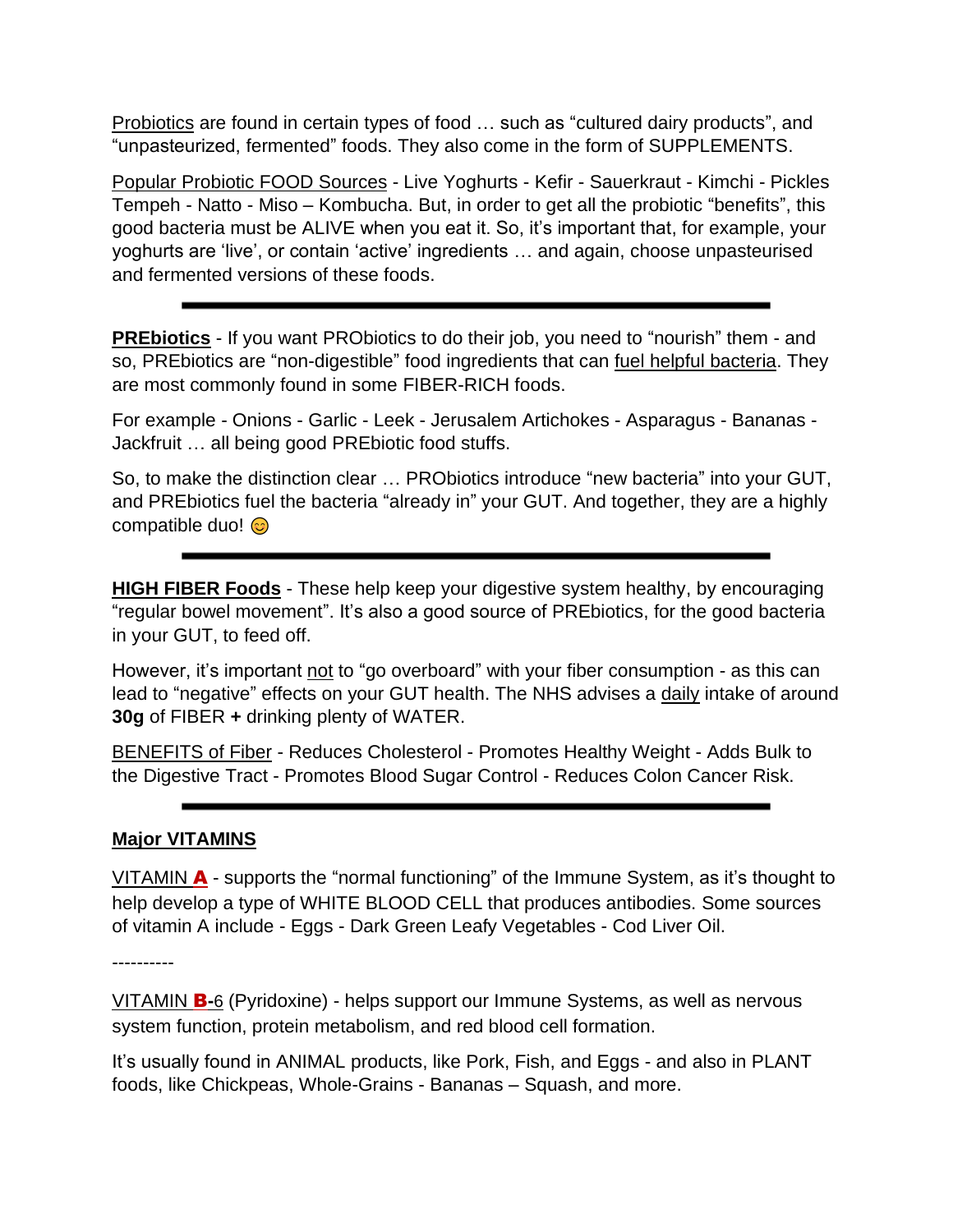VITAMIN B**-**9 (Folic Acid) - Water-Soluable, vitamin B9 plays an essential role in the forming of Red Blood Cells in the body, that affect our Immune System. Good sources of Folic Acid include - Broccoli - Leafy Green Veggies - Brussels Sprouts.

----------

VITAMIN B**-**12 - helps make Nucleic Acid and Cell Proteins, both associated with our immune system. You can find it in - Meat - Fish - Dairy - Eggs - Enriched Nutritional Yeast - Fortified Milks - Mock Meats.

It is needed to help your body convert food into ENERGY, and since it is only "naturally" found in ANIMAL products - Vegans and Vegetarians 'are' at RISK of low intakes.

NUTS and SEEDS tend to be the main "plant-based" source of minerals - but **B12** is difficult to get - so if you're fully Vegan you can take a SUPPLEMENT, or get it from things like Nutritional Yeast and supplemented Plant-Based Milk (with added iodine).

----------

VITAMIN C - help support "cellular functions" needed by the Immune System. Sources of Vitamin C include - Oranges - Orange Juice - Broccoli - Tomatoes - Strawberries - Red & Green Peppers.

----------

VITAMIN D - Between October and April the sun is NOT strong enough for us to be able to "synthesise" our own vitamin D - and we need to take around **10 micrograms** a day. It help to keep your Immune System strong, with the ability to fight off infections quickly.

As most vitamin D is received from SUNLIGHT , Nutritionists recommend taking a daily SUPPLEMENT between October and March.

----------

VITAMIN  $E$  - important for strong immune function and helps maintain healthy skin and eyes. It's also an **antioxidant**, so it protects the body from damage due to dangerous FREE RADICALS (oxidation).

Plant oils, like Olive Oil, are a rich source of Vitamin E. Soya, nuts and cereal are good sources too.

#### **Major MINERALS**

ZINC - contributes to the "normal function" of the Immune System. You can find it in - Seafood - Red Meat - Chickpeas - Eggs - Sunflower Seeds - Pumpkin Seeds. Zinc does help immune cells - and a "deficiency" of zinc leads to troubled cell functioning. MORE**:**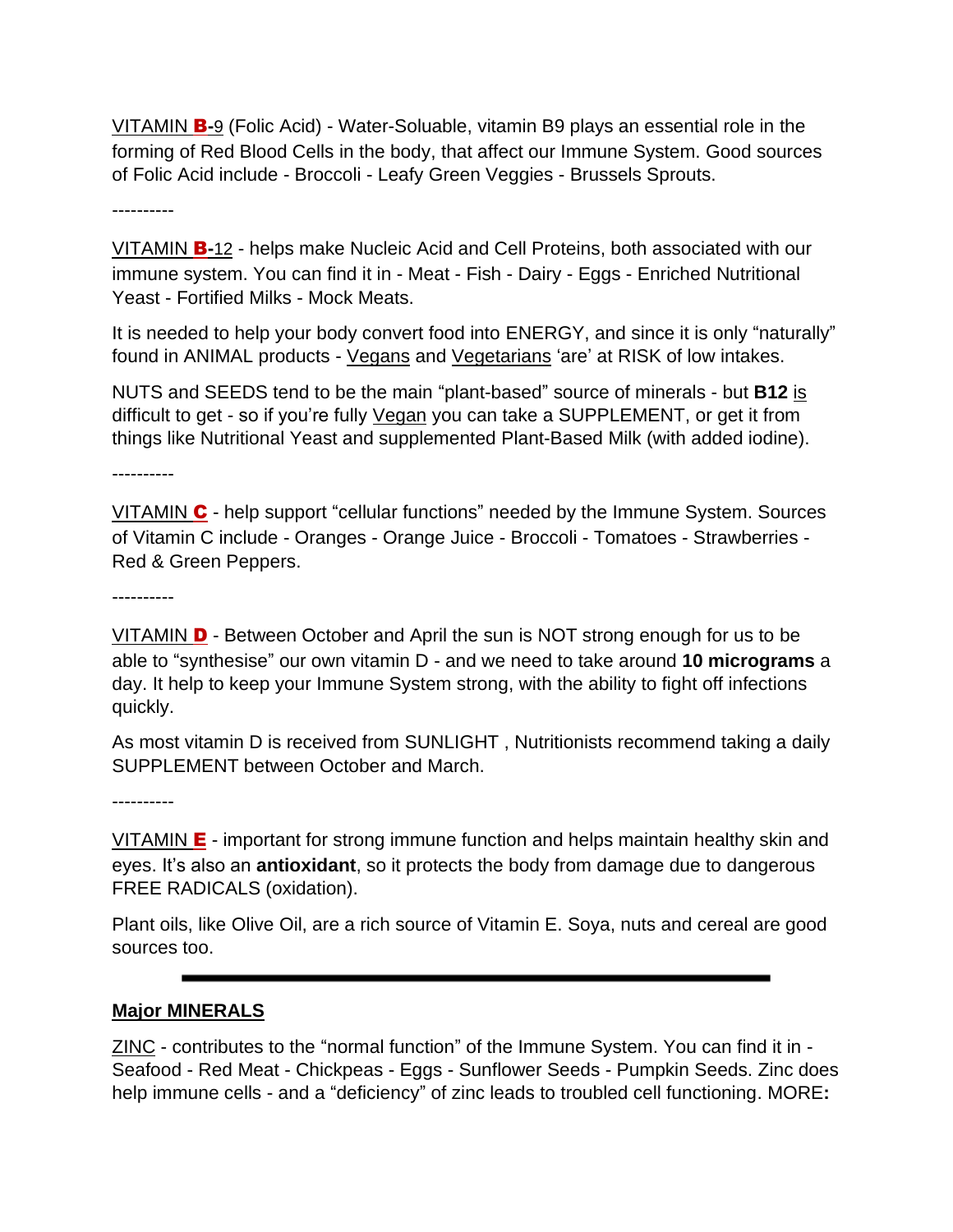However, you need to be careful not to consume more than the recommended daily allowance, which is **25mg**. This trace mineral functions as one of the essential nutrients to boost the immune system.

Zinc helps in restoring the "defense" of the Immune System, and relieves colds, sore throats and heals wounds.

----------

IRON - needed for making HAEMOGLOBIN, a "protein". It is one of the most important minerals for our bodies, especially when it comes to our Immune System. In fact, being "deficient" in iron can have negative effects on the Immune Systems and potentially leave us vulnerable.

You can find it in - Red Meat – Fish - Leafy Green Vegetables – Beans - Chickpeas some Fortified Foods. The most important function of iron is that it helps in "transporting oxygen" throughout the body. It promotes the production of hemoglobin, the carrier of oxygen present in red blood cells.

A "deficiency" of red blood cells not only leads to anemia, it also increases exhaustion, and reduces the ability of the Immune System to fight infection - causing viruses and bacteria. Iron is also required for proper functioning of immune cells – "neutrophils" and "lymphocytes".

----------

MAGNESIUM - is an extremely important mineral that helps in proper functioning of vital organs, such as the HEART and KIDNEY. Deficiency of magnesium leads to impaired immune functions, and triggers chronic inflammation that increases the risk of Cancer - Multiple Sclerosis - Diabetes, etc.

Magnesium also "regulates" the level of other nutrients, such as Vitamin D - Calcium - Zinc - and therefore, it is important to have enough of it to metabolize these nutrients.

----------

SELENIUM - an ANTIOXIDANT, is another mineral essential for Immune System function - as well as Thyroid Function - Hair - Nail Maintenance - Normal Sperm.

Selenium is the "ultimate" immunity boosting nutrient, and the survival of patients suffering from AIDS depends on the presence of this mineral, in serum.

A "deficiency" of Selenium has been shown to increase the risk of various CANCERS, such as Breast Cancer - Colon Cancer - Prostate Cancer.

It improves the defense mechanism of the Immune System ,and helps in keeping away disease-causing "pathogens". The best way to maximize the benefits of Selenium is to combine it with Vitamin E supplements. Get your fill from foods like - Brazil Nuts – Tuna, Eggs - Prawns - Oats - Spinach.